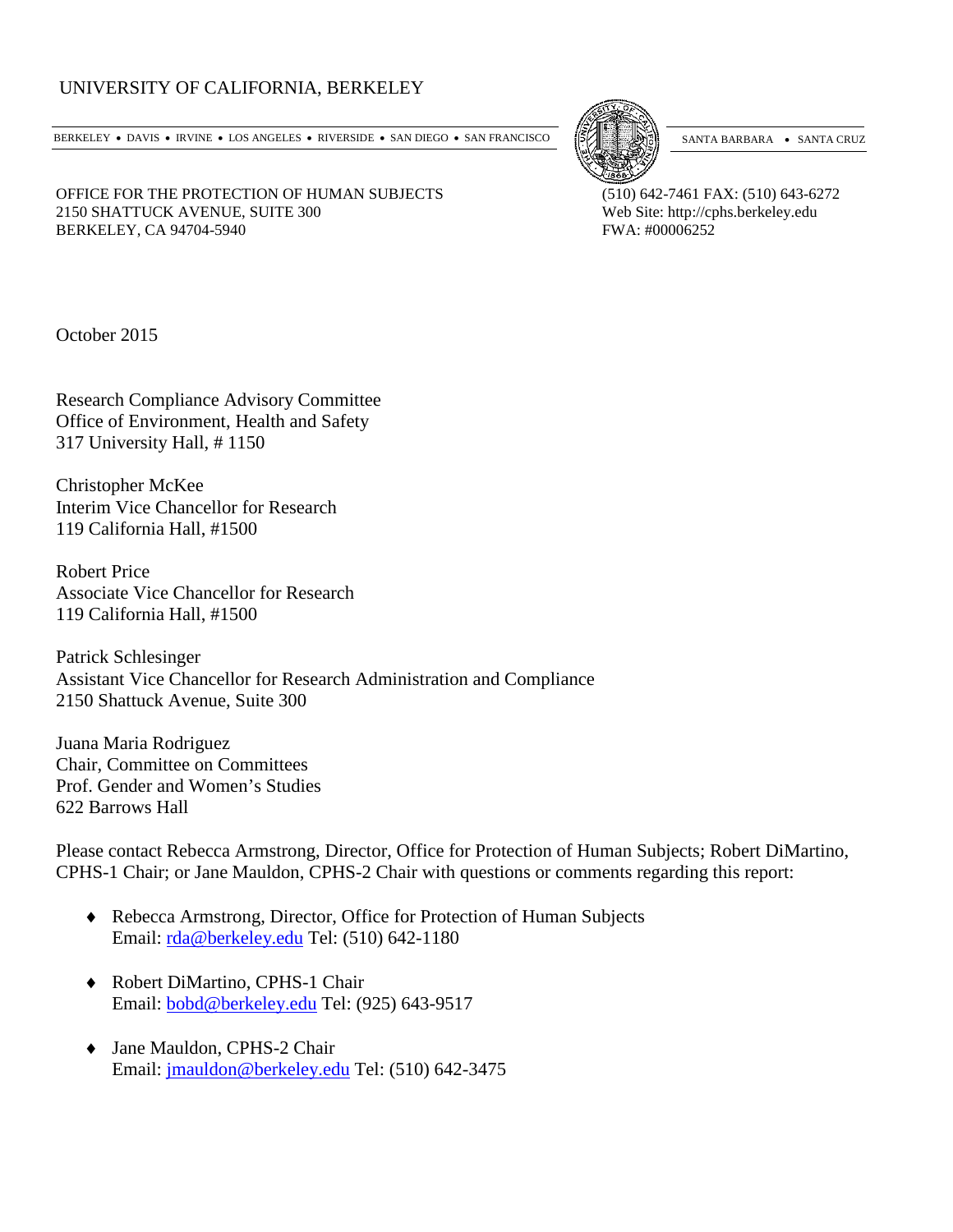Respectfully Submitted,

Robert DiMartino, O.D., M.S., F.A.A.O. Chair, Committee for Protection of Human Subjects (CPHS-1) Professor, School of Optometry

Sane Manlda

Jane Mauldon, Ph.D. Chair, Committee for Protection of Human Subjects (CPHS-2) Associate Professor, Goldman School of Public Policy

Enc. CPHS Membership Roster 2014-2015

Cc: Robert DiMartino, CPHS-1 Chair Jane Mauldon, CPHS-2 Chair Rebecca Armstrong, Director, Office for Protection of Human Subjects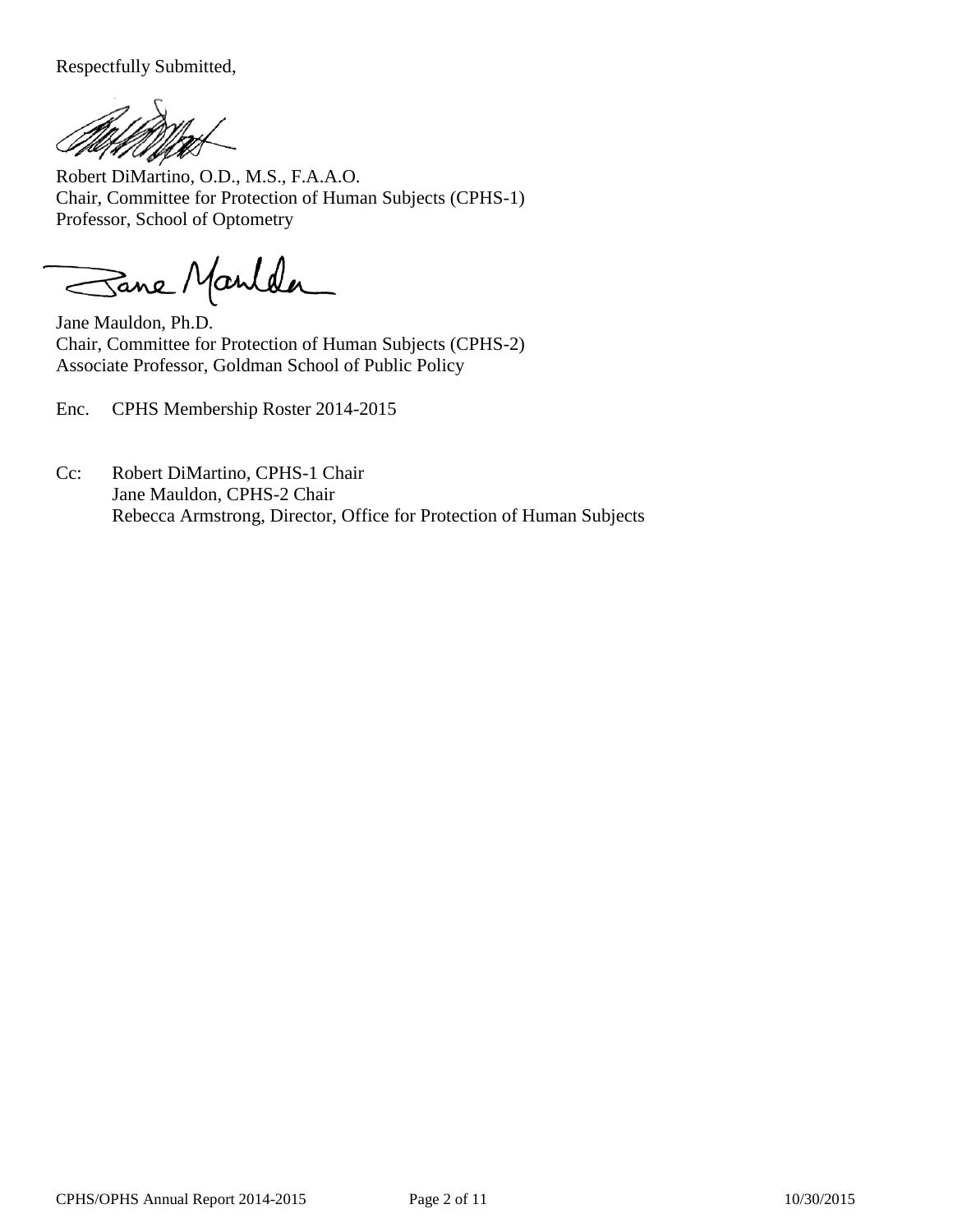#### **Report to the Research Compliance Advisory Committee**

#### **I. Committee Title and Report Period**

Committee for Protection of Human Subjects - Report for July 1, 2014 - June 30, 2015

#### **II. Executive Summary**

In 2014-2015 the Office for Protection of Human Subjects (OPHS) and the Committee for Protection of Human Subjects (CPHS) reviewed and approved 1580 applications. The lower number reflects the regulatory flexibility policy of 3-year continuing reviews, easing the burden of submitting continuing reviews for researchers. Both new and amendment application reviews increased for OPHS staff and CPHS expedited reviewers, and workload also increased for all CPHS full board review applications. UC Berkeley continues to be a leader in flexibility within human subjects research regulations with the addition of a new exempt category for non-federally funded research in April 2015 that is increasingly being utilized. UC Berkeley also saw a slight increase in federally funded human subjects research for this period.

OPHS welcomed Emily Harden as IRB Coordinator in July 2014. Emily has previously worked as a Research Assistant for the University of Illinois at Chicago and received a Master degree in International and Multicultural Education with an Emphasis in Human Rights Education from the University of San Francisco. Many OPHS staff continued their professional contributions nationally with various presentations, posters, and articles detailed in this report.

#### **III. Committee Membership and Number of Meetings During the Report Period**

The Committee is comprised of two panels: CPHS-1 and CPHS-2. Starting this fiscal year, both panels were staffed to review biomedical research and social-behavioral research. CPHS-1 convened 9 times and CPHS-2 convened 10 times in this period. Both committees included 13 members (the 2014-2015 CPHS Membership List is attached).

Professor Robert DiMartino served as CPHS-1 Chair and Professor Jane Mauldon served as CPHS-2 Chair. Professor Jack Lesch served as CPHS-1 Vice Chair and Professor Oliver John served as CPHS-2 Vice Chair. OPHS Director Rebecca Armstrong served as a designated CPHS reviewer assisting with the expedited review of minor protocol amendments (e.g., reviewing the addition of funding), continuing review/renewal applications, and deviation reports.

#### **IV. Summary of Research Protocols Reviewed**

#### **Approvals**

The total human subjects research review activity for CPHS and OPHS decreased by about 200 submissions for 2014-2015. This is due to the flexibility policy implementing 3 year renewal periods on qualifying studies which meant fewer annual continuing reviews. There were about 40 more new approvals compared with last fiscal year and over 100 additional amendments submissions compared with last fiscal year. Continuing reviews increased for full board review slightly. Figure 1 shows the total number of applications approved over the last five years. Table 1 breaks down the applications approved over the same period of time based on the type of submission and level of review. These data exclude cases of potential noncompliance, adverse events, unanticipated problems, administrative actions, and withdrawn submissions.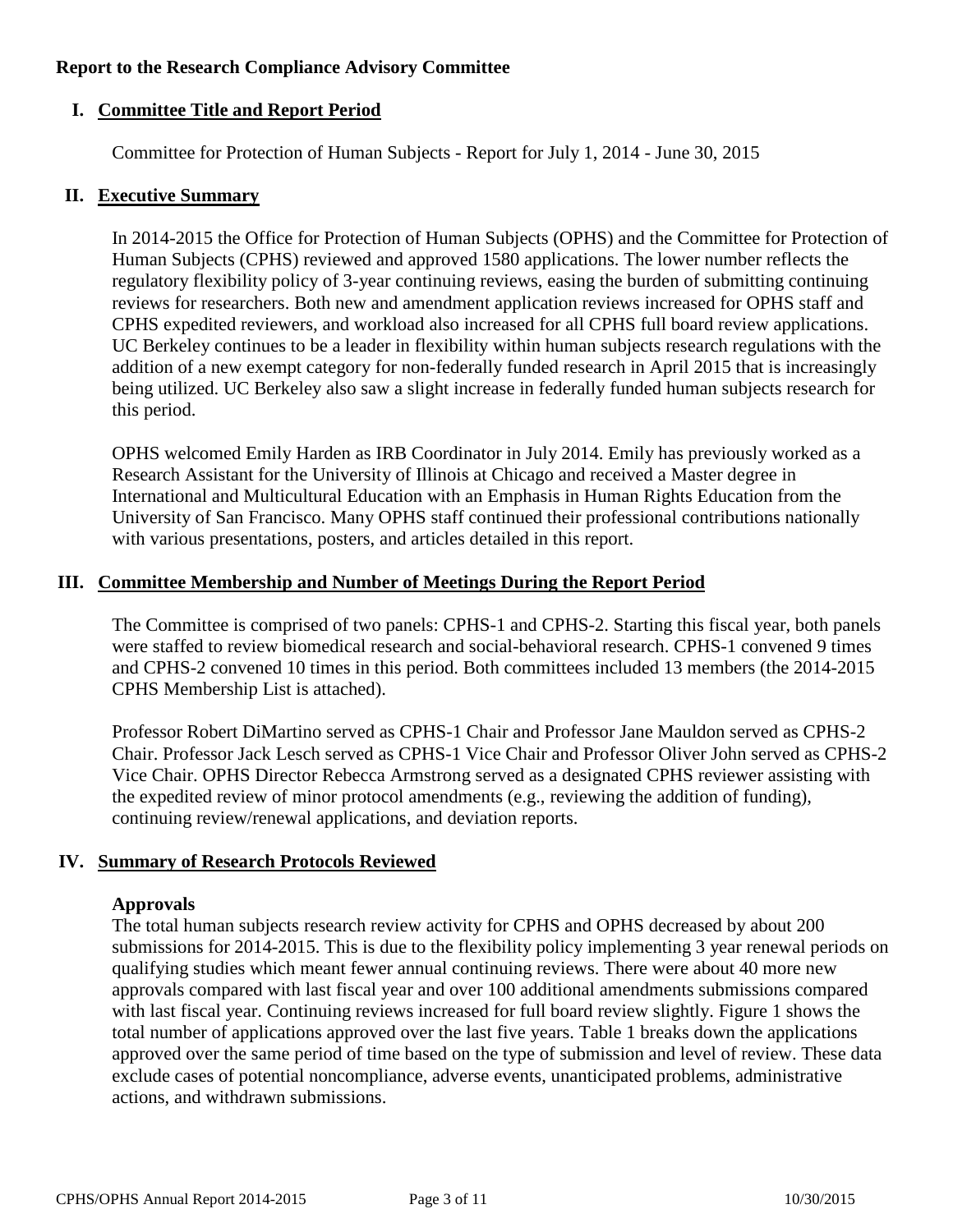

**FIGURE 1. Total applications approved over 5 years**

|  | TABLE 1. Types of applications approved over 5 years |  |
|--|------------------------------------------------------|--|
|  |                                                      |  |

| <b>Reporting</b>       | 2010-2011 | 2011-2012 | 2012-2013 | 2013-2014 | 2014-2015 |
|------------------------|-----------|-----------|-----------|-----------|-----------|
| Period:                |           |           |           |           |           |
|                        |           |           |           |           |           |
| <b>New</b>             |           |           |           |           |           |
| Exempt:                | 198       | 181       | 210       | 205       | 178       |
| Expedited:             | 296       | 310       | 238       | 309       | 355       |
| Full Board:            | 55        | 29        | 27        | 29        | 44        |
| Total:                 | 549       | 520       | 475       | 539       | 577       |
|                        |           |           |           |           |           |
| <b>Amendment</b>       |           |           |           |           |           |
| Exempt:                | 56        | 94        | 74        | 100       | 116       |
| Expedited:             | 363       | 480       | 500       | 494       | 592       |
| Full Board:            | 14        | 13        | 14        | 27        | 34        |
| Total:                 | 433       | 587       | 588       | 621       | 742       |
|                        |           |           |           |           |           |
| Continuing             |           |           |           |           |           |
| <b>Review</b>          |           |           |           |           |           |
| Expedited:             | 611       | 584       | 582       | 603       | 235       |
| Full Board:            | 41        | 38        | 43        | 23        | 26        |
| Total:                 | 652       | 622       | 625       | 626       | 261       |
|                        |           |           |           |           |           |
| <b>Total Activity:</b> | 1634      | 1729      | 1688      | 1786      | 1580      |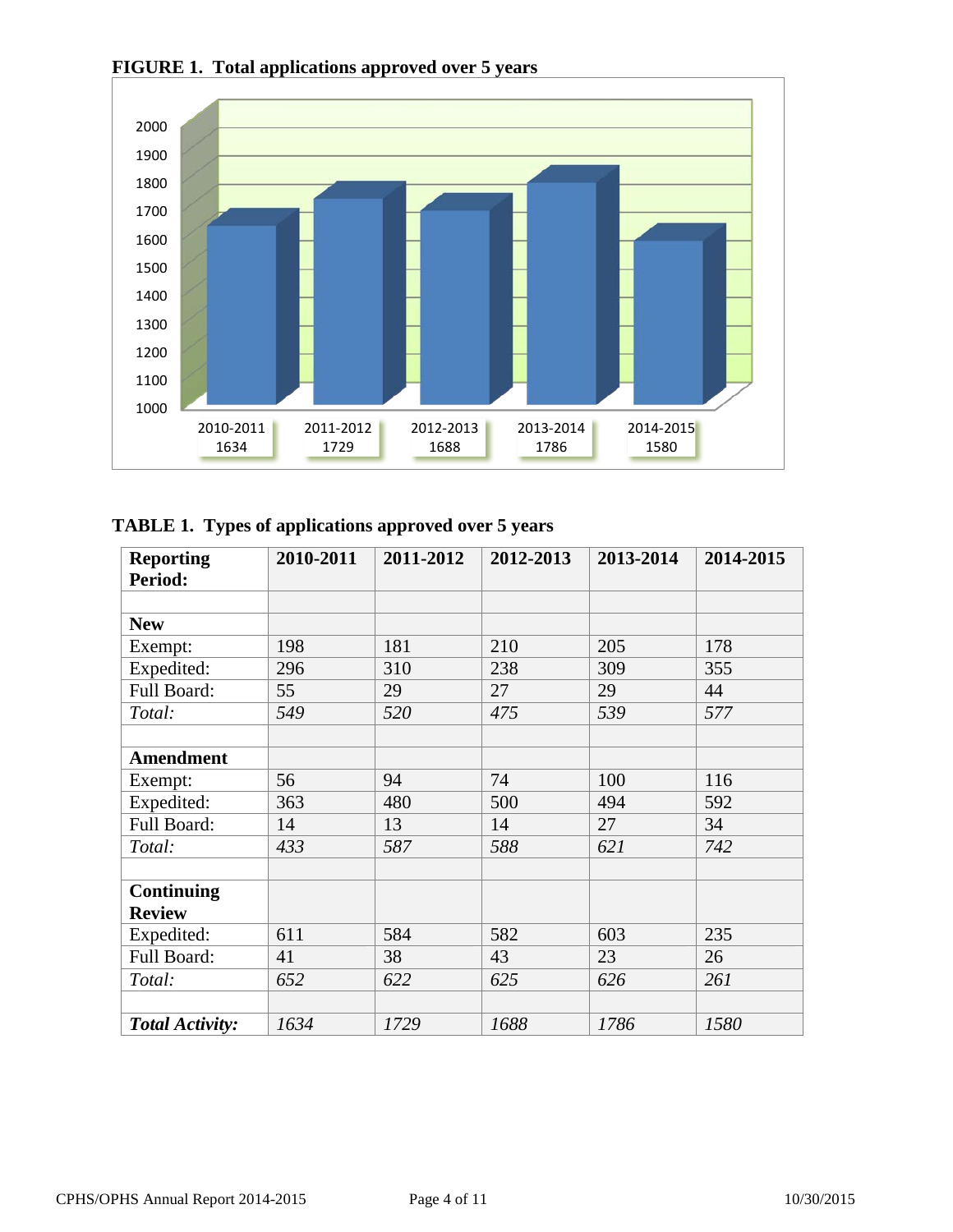# **Withdrawn applications**

There are times when applications received by CPHS/OPHS are reviewed, then later withdrawn from consideration by the researchers before final approval. The majority of these are new applications, but also include amendments, continuing reviews, and deviation submissions. Table 2 shows applications withdrawn over the last five years by level of review. Out of the 158 applications that were withdrawn this year, 54 were exempt applications, 88 were expedited applications, and 16 were full board applications.

| <b>Reporting Period</b> | 2010-2011 | 2011-2012 | 2012-2013 | 2013-2014 | 2014-2015 |
|-------------------------|-----------|-----------|-----------|-----------|-----------|
|                         |           |           |           |           |           |
| Exempt                  | 91        | 54        | 61        | 60        | 54        |
| Expedited               | 77        | 71        | 65        | 64        | 88        |
| <b>Full Board</b>       |           | 12        | b         |           | 16        |
|                         |           |           |           |           |           |
| Total:                  | 175       | 136       | 132       | 125       | 158       |

**TABLE 2. Applications withdrawn by level of review**

#### **Adverse Events and Unanticipated Problems**

There were 28 potential unanticipated problems reported in the last year; however, none were determined to be unanticipated problems involving risk to subjects or others.

| <b>TABLE 3. Noncompliance</b> |
|-------------------------------|
|                               |

| <b>Reporting Period</b> | 2010-2011 | 2011-2012 | 2012-2013 | 2013-2014 | 2014-2015 |
|-------------------------|-----------|-----------|-----------|-----------|-----------|
|                         |           |           |           |           |           |
| Noncompliance           | 29        |           | 36        | 66        | 46        |
| cases                   |           |           |           |           |           |

# **Noncompliance**

Whenever a study deviates from the approved protocol, or when activities occur outside of an approval, this is deemed noncompliance and must be reported to CPHS. Often these are simple cases of noncompliance, such as exceeding the number of total subjects. Forty-six cases of potential noncompliance were reviewed in the last year, down from sixty-six last year.

#### **Administrative actions**

OPHS provides consultation on whether an activity is or is "not human subjects research" (NHSR). At times a journal or sponsor may require an official determination of NHSR. If the request is made by email, OPHS issues a determination letter. Seven letters were issued this fiscal year. There were 28 determinations that were made in eProtocol for applications that were submitted. The eProtocol system provides a NHSR determination action within the system for researchers as proof of determination.

OPHS also processes requests for one institution to rely on the IRB review of another. The process helps prevent duplicative IRB reviews of collaborative projects that involve more than one institution. Investigators can make use of the UC System Memorandum of Understanding (MOU) that permits one campus to rely on the IRB review of another. Outside of the UC system, investigators may request that UC Berkeley either review for or rely on another institution they are collaborating with. These requests must be reviewed and approved by the OPHS Director. A signed inter-institutional IRB Authorization Agreement (IIA) is used where federal funding is involved. As part of UCB's flexibility policy, signed IIAs are no longer required for non-federally funded research unless a sponsor or other institution requires it; therefore in cases where UCB relies on another institution's IRB review, OPHS no longer retains documentation of the reliance. Eighteen signed IIAs were obtained for this period. Table 3 lists the number of MOUs and IAAs for the past four years.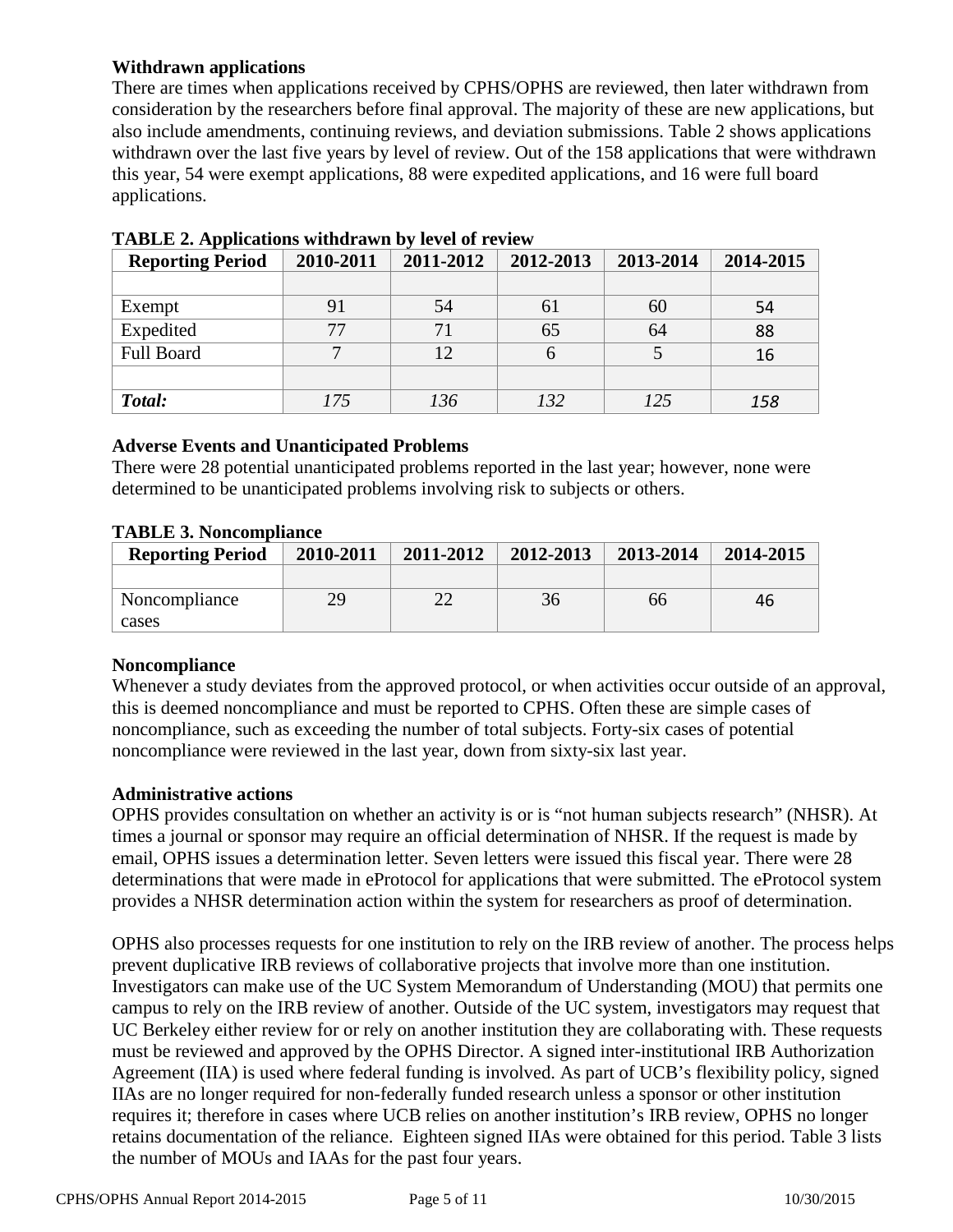| <b>Reporting Period</b>       | 2011-2012 | 2012-2013 | 2013-2014 | 2014-2015   |
|-------------------------------|-----------|-----------|-----------|-------------|
|                               |           |           |           |             |
| <b>Reliances under UC MOU</b> |           |           |           |             |
| <b>UCB</b> Reviewed           | 18        | 88        | 97        | 87          |
| <b>UCB Relied</b>             | 54        | 30        | 30        | 30          |
| Total:                        | 72        | 118       | 127       | 117         |
|                               |           |           |           |             |
| <b>Reliances under IAAs</b>   |           |           |           |             |
| <b>UCB</b> Reviewed           | 32        | 86        | 101       | 85          |
| <b>UCB Relied</b>             | 16        | 20        | 15        | 18 signed   |
|                               |           |           |           | <b>IIAs</b> |
| Total                         | 48        | 106       | 116       | 103         |

**TABLE 4. Memoranda of Understanding and Inter-Institutional IRB Authorization Agreements**

# **2014-2015 Turn-around times**

The tables below show the amount of time that a new application or amendment spent with CPHS/ OPHS and the amount of time spent with the investigator(s) between submission and approval. Time spent with CPHS/OPHS includes the time taken to assign the submission to an OPHS analyst, time the analyst spent on the preliminary review, and time spent by the convened IRB or designated reviewer. Time is measured in business days and a value of "0" indicates that action was taken by that party in less than 24 hours. Continuing review turnaround times are not included as they are processed by expiration date. Turnaround times for this period compared to last period went up by 9.44 days for exempt, 6.72 days for expedited, and 2.3 days for full board.

|                  |         | Days with<br><b>CPHS/OPHS</b> | Days with<br>Investigator(s) | <b>Total</b> |
|------------------|---------|-------------------------------|------------------------------|--------------|
|                  | Range   | $0$ to 46                     | 0 to 240                     |              |
|                  | Median  | 8                             | 6                            |              |
| <b>Exempt</b>    | Mode    | 8                             | $\overline{0}$               |              |
|                  | Average | 8.49                          | 17.25                        | 25.74        |
| <b>Expedited</b> | Range   | 0 to 118                      | $0$ to 259                   |              |
|                  | Median  | 38                            | 12                           |              |
|                  | Mode    | 26                            |                              |              |
|                  | Average | 39.18                         | 24.64                        | 63.82        |
|                  | Range   | 10 to 95                      | 1 to 263                     |              |
| <b>Full</b>      | Median  | 38                            | 19                           |              |
| <b>Board</b>     | Mode    | 38                            | 3                            |              |
|                  | Average | 41.8                          | 28.6                         | 70.4         |

**Table 5. Turn-around times for new applications\***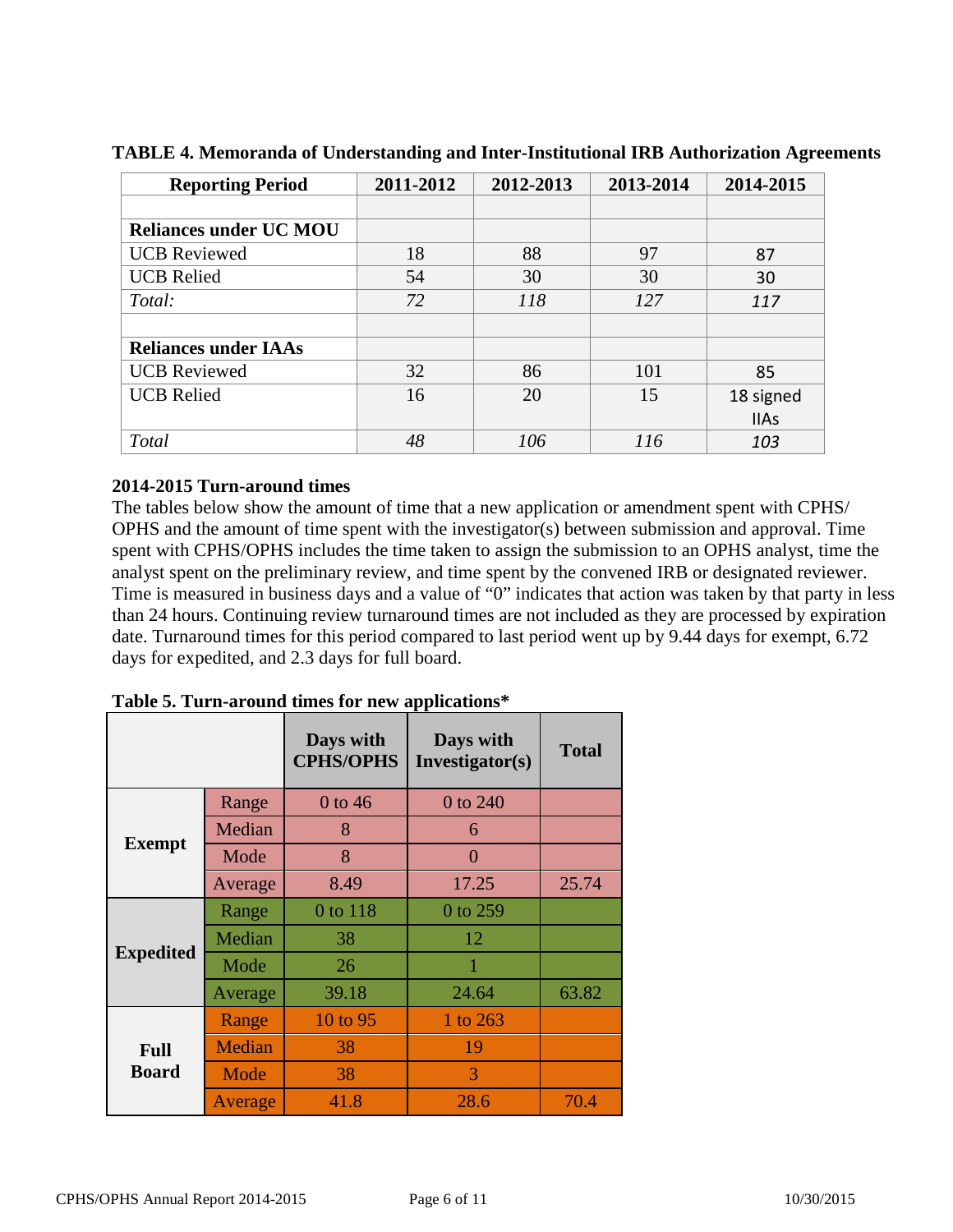**\***2 outlier protocols were kept out of the report in order to not skew 'Total No. of Working Days with PI': one at 812 days (new study approved) and one at 993 days (new study withdrawn).

|                             |         | Days with<br><b>CPHS/OPHS</b> | Days with<br>Investigator(s) | <b>Total</b> |
|-----------------------------|---------|-------------------------------|------------------------------|--------------|
|                             | Range   | 0 to 38                       | 0 to 111                     |              |
|                             | Median  | 2                             | 1                            |              |
| <b>Exempt</b>               | Mode    | 1                             | $\Omega$                     |              |
|                             | Average | 3.57                          | 5.18                         | 8.75         |
| <b>Expedited</b>            | Range   | 0 to 153                      | 0 to 205                     |              |
|                             | Median  | 8                             | 1                            |              |
|                             | Mode    | 1                             | 0                            |              |
|                             | Average | 10.71                         | 7.89                         | 18.6         |
|                             | Range   | 1 to 81                       | 0 to 88                      |              |
| <b>Full</b><br><b>Board</b> | Median  | 7                             | 0                            |              |
|                             | Mode    |                               | 0                            |              |
|                             | Average | 13.27                         | 7.19                         | 20.46        |

**Table 6. Turn-around times for amendments**

# **Significant details for 2014-2015 research**

- *Social-behavioral vs. biomedical research:* 74% of protocols (new and continuing review applications) approved were for social-behavioral research.
- *International research:* 23% of the protocols reviewed and approved included international sites.
- *Federally funded research:* 33% of the protocols reviewed and approved indicated that they were supported by federal funds.
- *Research with vulnerable populations:* 39% of the protocols reviewed and approved included vulnerable populations. Figure 2 shows the percentages of the different vulnerable populations amongst all protocols reviewed and approved in 2014-2015.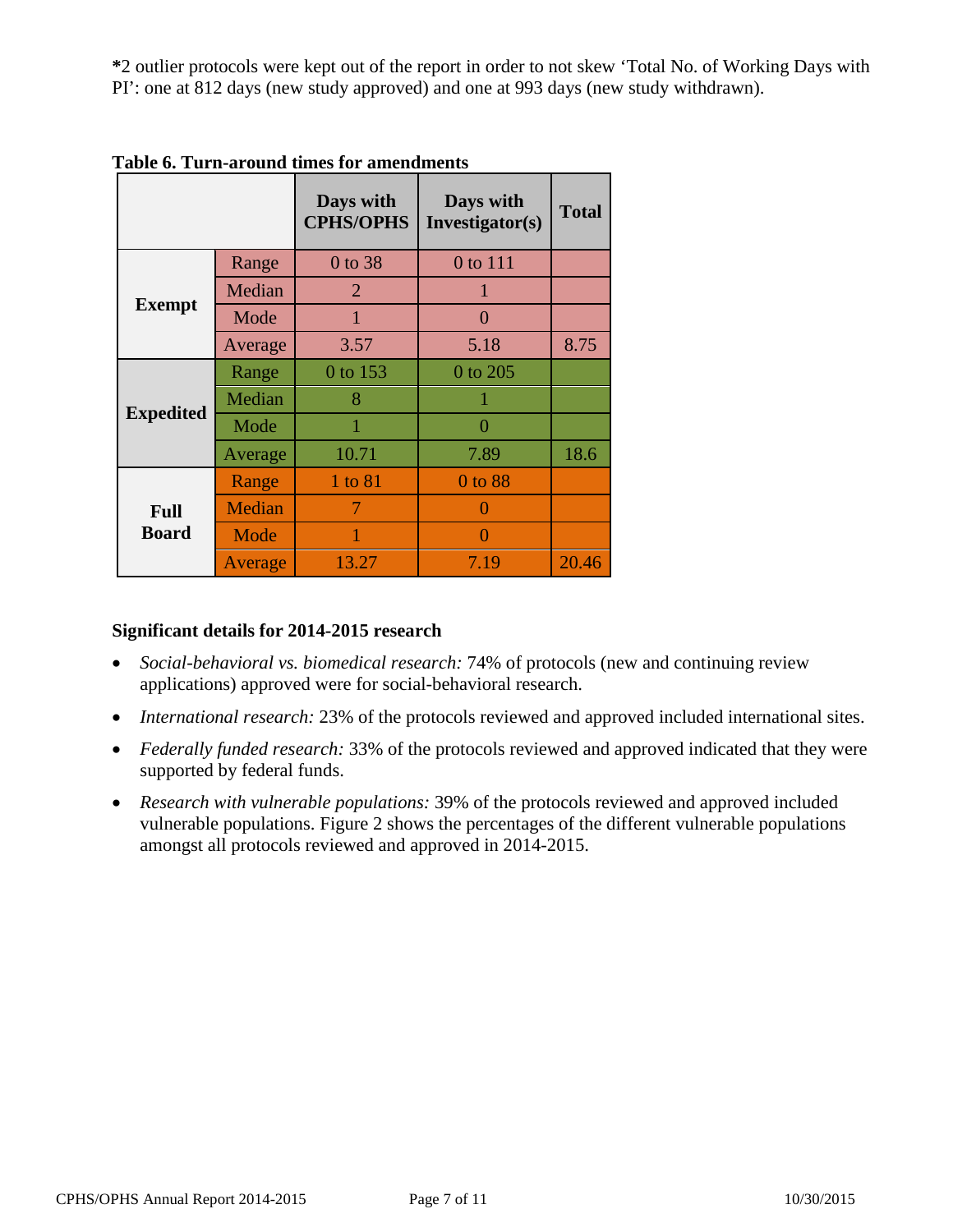



# **V. New Laws, Regulations, and Standards**

The [NIH Genomic Data Sharing \(GDS\) Policy](http://gds.nih.gov/03policy2.html) was issued on August 27, 2014 and applies to those at UCB who are obtaining genetic data for research using NIH funding, including genome-wide association studies (GWAS). The policy requires investigators to submit genomic data sharing plans and have appropriate security measures.

The Newborn Screening Saves Lives Reauthorization Act of 2014 went into effect on March 16, 2015. The law requires that all research funded pursuant to the Public Health Service Act using newborn dried blood spots be considered human subjects research and requires researchers using newborn blood spots obtained after March 18, 2015 in federally funded research receive IRB approval and obtain parent permission for research use.

In November 2014 OHRP released draft guidance *Disclosing Reasonable Foreseeable Risks in Research Evaluating Standing of Care*. In March 2015 the FDA issued the draft guidance Electronic Informed Consent in Clinical Investigations.

# **VI. New or Modified Campus Procedures and Programs**

#### **UCB creates exempt category 7 under flexibility model**

The Committee for Protection of Human Subjects (CPHS) and the Office for Protection of Human Subjects (OPHS) announced a new UCB category for exempt review in April. This category is allowed within the flexibility available under UC Berkeley's Federalwide Assurance (FWA) and was created to reduce researcher burden.

UCB Exempt Category 7 is comprised of minimal-risk activities that will not induce distress beyond that of daily life and that could not reasonably place the subject at risk of criminal or civil liability, be damaging to the subject's financial standing, employability, insurability, or reputation, or be stigmatizing in any other way. This research category also is not applicable for studies that are: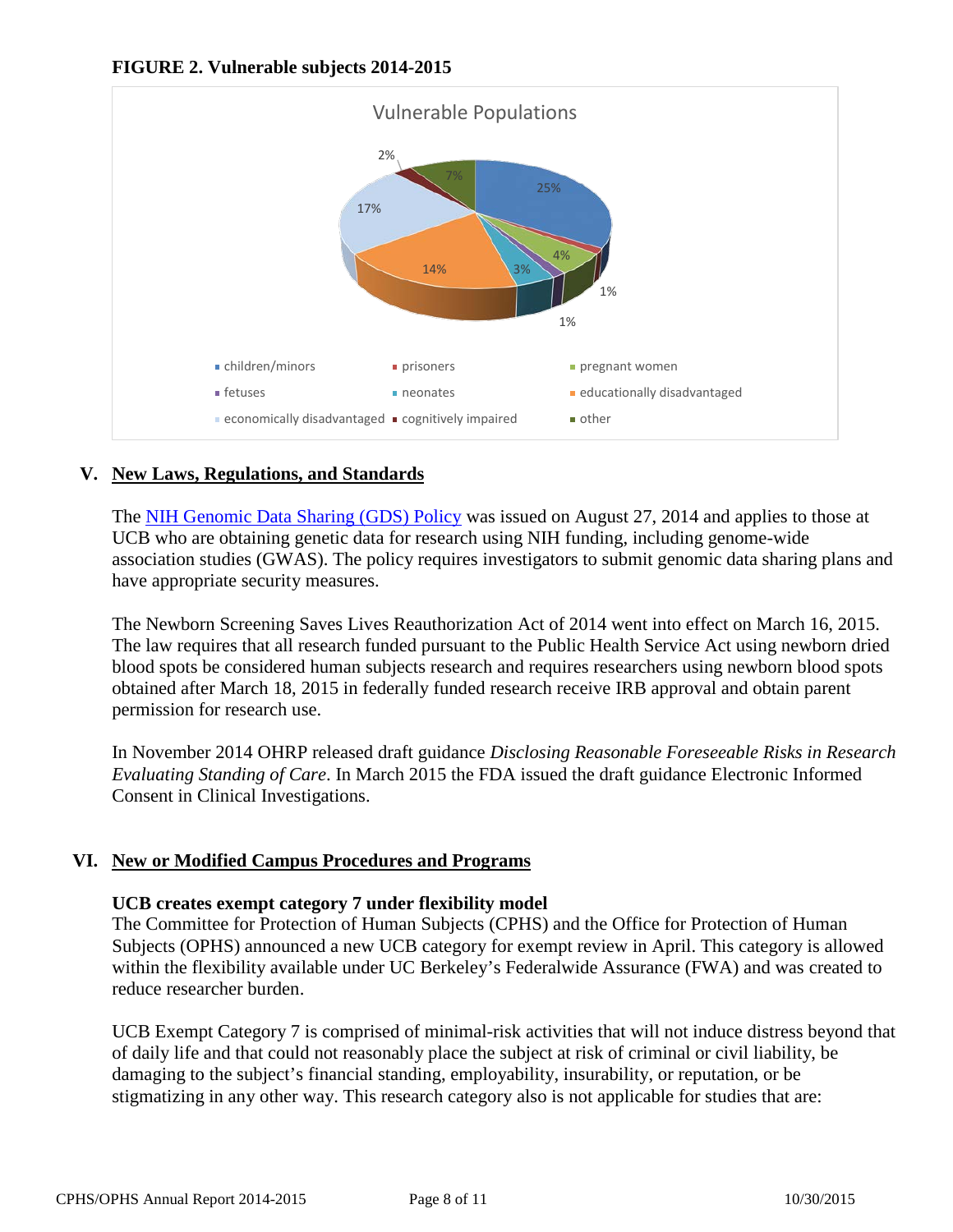- under Federal funding or personnel supported by federal training, center, or program grants; or funding from non-Public Health Service (PHS) agencies that adhere to federal regulations in their award contracts;
- FDA-regulated;
- have an NIH Certificate of Confidentiality;
- involve prisoners or children;
- involve Federal personnel or the Department of Veterans Affairs;
- involve invasive biomedical procedures or clinical interventions;
- involve deception or incomplete disclosure;
- contain identifiable, private existing data; or
- include researchers with a financial conflict of interest.

Exempt Category 7 activities may include, but are not limited to, non-physically invasive interventions or performance of tasks such as: reading/writing/drawing tasks; physical activities such as walking, sitting, or manipulating an object; computer tasks and/or Internet searches; talking and/or listening to words, then making selections, or "think-aloud" exercises; viewing media; role-playing; completing a specific physical or mental action ("imagining"); passive monitoring of space (environment) with sensors; playing a game; and height/weight measurements.

# **UCB lessens requirements for collaborative research**

In order to ease researcher burden without effect on protection of human subjects, CPHS no longer requires signed Inter-institutional IRB Agreements for collaborative studies with non-UC institutions unless the study is greater than minimal risk, supported by federal funds or subject to federal oversight, is FDA-regulated, is seeking an NIH Certificate of Confidentiality, or the other institution requires it. The researcher still must submit a request to rely on another institution's IRB review to the OPHS mailbox and the research personnel must complete required human subjects research training. If the researcher is requesting that UCB review for non-UCB personnel, this request is listed in eProtocol. Collaborations within the UC system still use the online UC system reliance registry. Reliances cannot occur if any researcher on the project has a financial conflict of interest.

# **UCB updates confidentiality and privacy questions on eProtocol non-exempt applications**

The non-exempt eProtocol applications were revised in August 2014 to reword privacy and confidentiality questions for better clarity and reduced redundancy. This affected both newly created and existing forms that need revision for amendment and continuing review submissions.

# **CPHS Guidelines**

OPHS and CPHS developed/updated the following guidelines for investigators:

- [Electrical and/or Magnetic Brain Stimulation in Research](http://cphs.berkeley.edu/datasecurity.pdf)
- [eProtocol Attachments Check List for Exempt Applications](http://cphs.berkeley.edu/datasecurity.pdf)
- [eProtocol Attachments Check List for Non-Exempt Applications](http://cphs.berkeley.edu/eprotocol_attachments_nonexempt.pdf)
- [Exempt Research](http://cphs.berkeley.edu/exempt.pdf)
- [HIPAA and Human Subjects Research](http://cphs.berkeley.edu/hipaa.pdf)
- [Protocol Deviations and Noncompliances](http://cphs.berkeley.edu/protocol_deviations_noncompliances.pdf)

# **CPHS Policies and Procedures**

OPHS and CPHS developed/updated the following policies:

- [Composition of the IRB](http://cphs.berkeley.edu/policies_procedures/or201.pdf)
- [Determination of Exemption](http://cphs.berkeley.edu/policies_procedures/fo302.pdf)
- **[IRB Meeting Administration](http://cphs.berkeley.edu/policies_procedures/fo303.pdf)**
- [IRB Reliance](http://cphs.berkeley.edu/policies_procedures/rr412.pdf)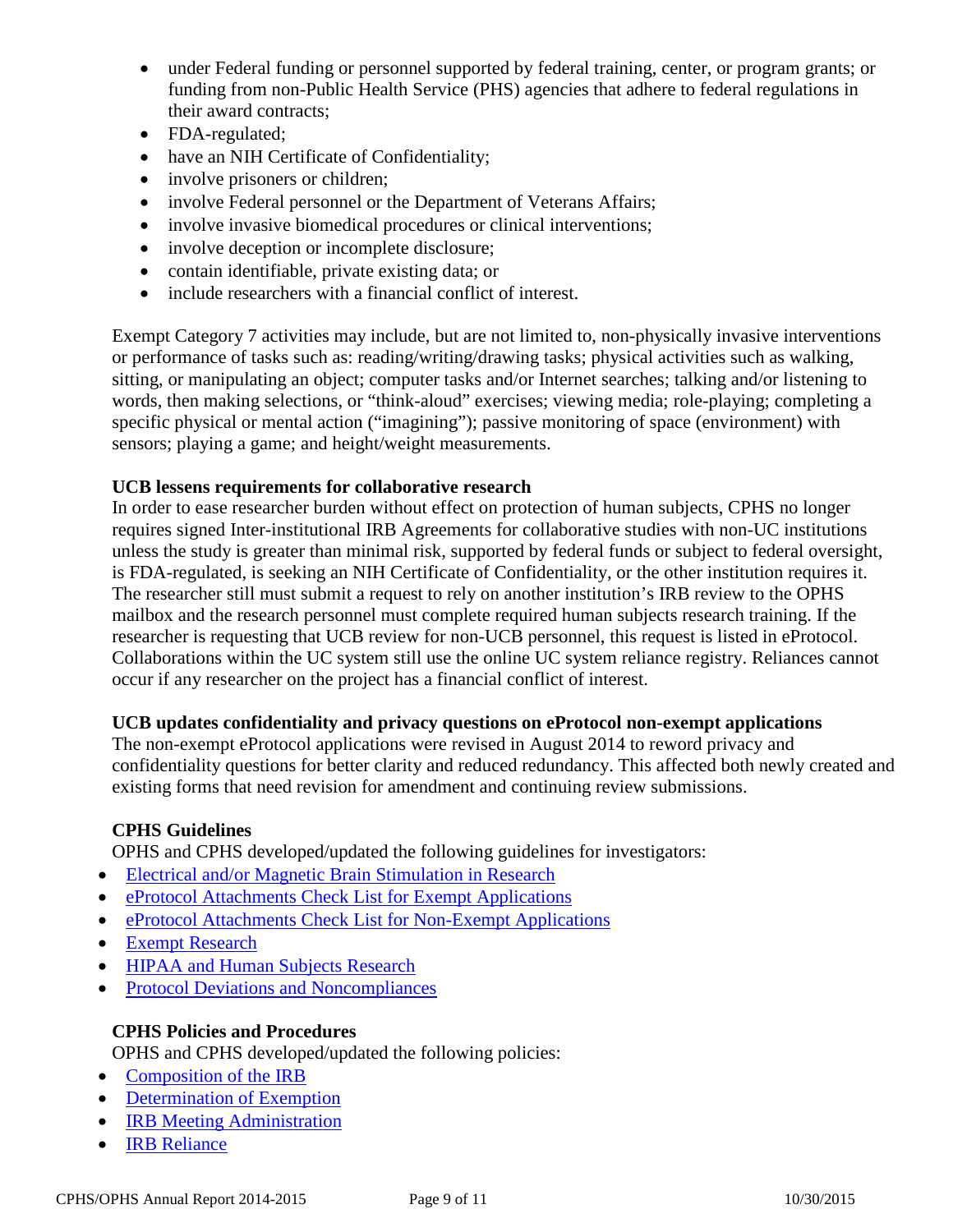- [Protocol Deviations and Noncompliances](http://cphs.berkeley.edu/policies_procedures/rr410.pdf)
- [Training and Education](http://cphs.berkeley.edu/policies_procedures/ga102.pdf)

#### **VII. Agency Inspections and Enforcement Actions**

No agency inspections or enforcement activity occurred in this time period.

#### **VIII. Education and Outreach**

#### **Education of investigators**

OPHS conducted 27 training sessions for the research community in the past year. Due to volume of protocol reviews, spring and summer sessions were limited to those who were mandated to have training by their funding agency. Below is a breakdown of where the presentations were given by school/college:

 $\text{Sociology (1)}$  dLab (4) School of Public Health (7) R.W. Johnson scholars (1) City and Regional Planning (1) Blum Center (1) McNair Scholars (1) Psychology (1) Joint Medical Program (1) Haas Institute for a Fair and Inclusive Society (1) Optometry (1)

Environmental Sciences (2) Business (1) Latin American Studies (1) Graduate School (2) Libraries (1)

# **Additional educational resources**

Along with extensive information offered on the CPHS/OPHS website, Fall 2014 and Spring 2015 editions of the CPHS/OPHS online newsletter, *UC Berkeley Human Research News* (with OPHS staff Louise Tipton as editor)*,* were issued to the campus human research community. The newsletters included timely regulatory and local updates, e.g., roll-out of UCB's Exempt Category 7.

# **Education/professional development of OPHS staff**

Members of the OPHS staff attended the 2014 Advancing Ethical Research Conference organized by Public Responsibility in Medicine and Research (PRIM&R) held in Baltimore, MD. At the conference Colleen Kohashi, Tani Prestage, and Adrienne Tanner exhibited a poster titled *University of California IRB reliance registry: Facilitating human subjects review for multi-campus studies in the UC system*  along with Dragana Nikolajevic of The Office of the President and Colleen presented on the panel *Innovations in institutional collaborations.* Adrienne and Colleen exhibited a poster titled *Creating data security policy and guidance at the University of California, Berkeley.* Rebecca Armstrong and Tani delivered a collaborative presentation titled *Empowering staff, sharing workload: Integral staff involvement in review process* with Washington University in Saint Louis' Martha Jones and Jeanne Velders.

Director Rebecca Armstrong continued serving on the education committee for the Public Responsibility in Medicine and Research (PRIM&R) and wrote the article *Getting ahead of the wave: MOOC's and human subjects research* in PRIM&R's blog 'amp&rsand' in July 2014. Rebecca and Assistant Director Tani Prestage were interviewed for IRB Advisor's November 2014 articles *IRB workload sharing strategy reduces board member fatigue,* and *Success with IRB staffing begins with interview process.* 

Emily Harden attended PRIM&R's IRB Administrator 101 in San Diego in February 2015.